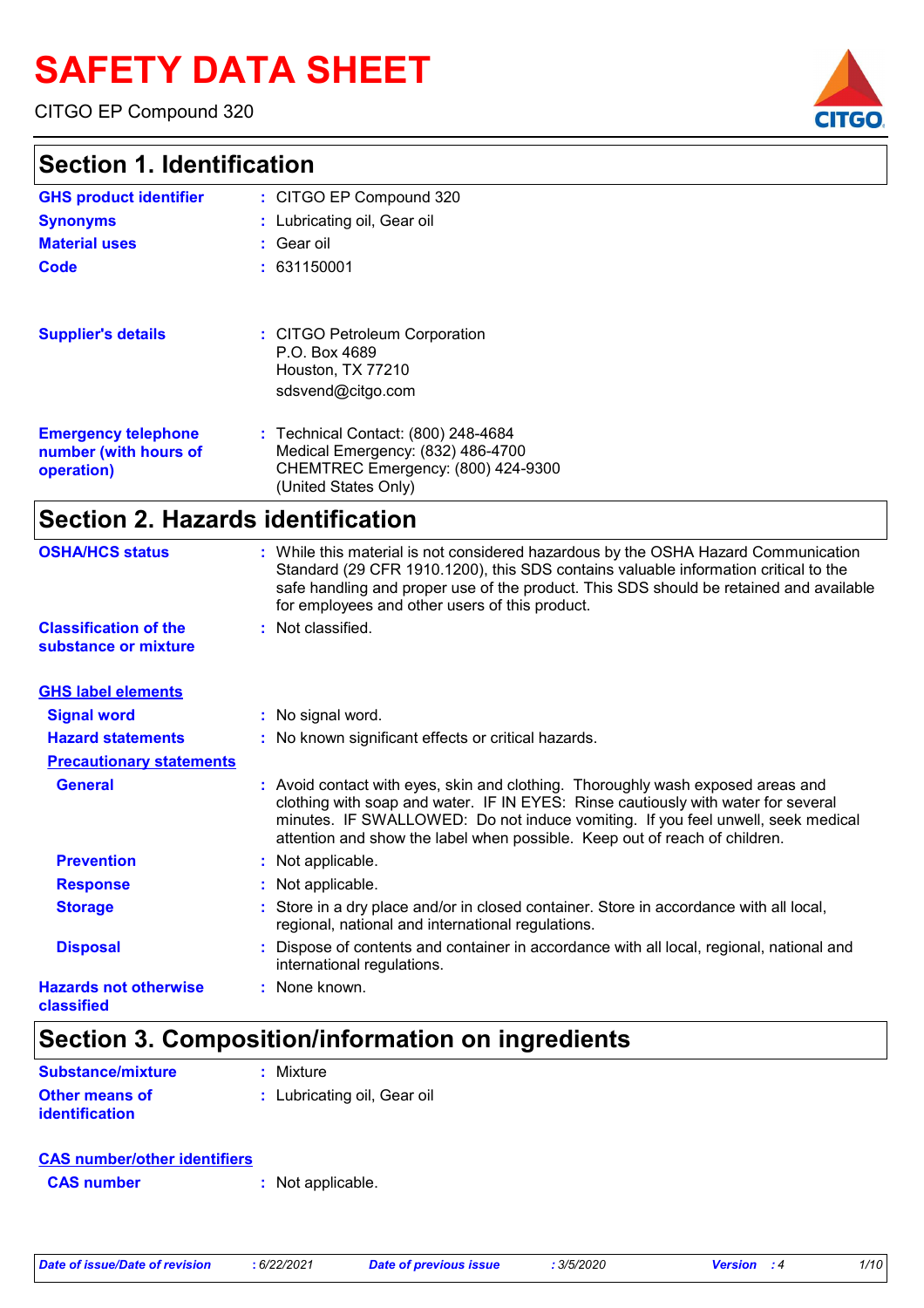# **Section 3. Composition/information on ingredients**

| <b>Ingredient name</b>                                 |            | <b>CAS number</b> |
|--------------------------------------------------------|------------|-------------------|
| Distillates (petroleum), hydrotreated heavy paraffinic | 1≥50 - ≤75 | 64742-54-7        |
| Residual oils (petroleum), solvent-dewaxed             | I≥25 - ≤50 | 64742-62-7        |

Any concentration shown as a range is to protect confidentiality or is due to process variation.

**There are no additional ingredients present which, within the current knowledge of the supplier and in the concentrations applicable, are classified as hazardous to health or the environment and hence require reporting in this section.**

**Occupational exposure limits, if available, are listed in Section 8.**

### **Section 4. First aid measures**

#### **Description of necessary first aid measures**

| Eye contact         | : Immediately flush eyes with plenty of water, occasionally lifting the upper and lower<br>eyelids. Check for and remove any contact lenses. Get medical attention if irritation                                                       |  |
|---------------------|----------------------------------------------------------------------------------------------------------------------------------------------------------------------------------------------------------------------------------------|--|
| <b>Inhalation</b>   | : Remove victim to fresh air and keep at rest in a position comfortable for breathing. Get<br>medical attention if symptoms occur.                                                                                                     |  |
| <b>Skin contact</b> | : Flush contaminated skin with plenty of water. Remove contaminated clothing and<br>shoes. Get medical attention if symptoms occur.                                                                                                    |  |
| <b>Ingestion</b>    | : Wash out mouth with water. Remove victim to fresh air and keep at rest in a position<br>comfortable for breathing. Do not induce vomiting unless directed to do so by medical<br>personnel. Get medical attention if symptoms occur. |  |

#### **Most important symptoms/effects, acute and delayed**

| <b>Potential acute health effects</b> |                                                                                                                                |
|---------------------------------------|--------------------------------------------------------------------------------------------------------------------------------|
| Eye contact                           | : No known significant effects or critical hazards.                                                                            |
| <b>Inhalation</b>                     | : No known significant effects or critical hazards.                                                                            |
| <b>Skin contact</b>                   | : No known significant effects or critical hazards.                                                                            |
| <b>Ingestion</b>                      | : No known significant effects or critical hazards.                                                                            |
| <b>Over-exposure signs/symptoms</b>   |                                                                                                                                |
| Eye contact                           | : No specific data.                                                                                                            |
| <b>Inhalation</b>                     | : No specific data.                                                                                                            |
| <b>Skin contact</b>                   | : No specific data.                                                                                                            |
| <b>Ingestion</b>                      | No specific data.                                                                                                              |
|                                       | Indication of immediate medical attention and special treatment needed, if necessary                                           |
| <b>Notes to physician</b>             | : Treat symptomatically. Contact poison treatment specialist immediately if large<br>quantities have been ingested or inhaled. |
| <b>Specific treatments</b>            | : Treat symptomatically and supportively.                                                                                      |

**Protection of first-aiders :** No action shall be taken involving any personal risk or without suitable training.

### **See toxicological information (Section 11)**

# **Section 5. Fire-fighting measures**

| <b>Extinguishing media</b>                           |               |                                                                                       |            |                    |      |
|------------------------------------------------------|---------------|---------------------------------------------------------------------------------------|------------|--------------------|------|
| <b>Suitable extinguishing</b><br>media               |               | : Use an extinguishing agent suitable for the surrounding fire.                       |            |                    |      |
| <b>Unsuitable extinguishing</b><br>media             | : None known. |                                                                                       |            |                    |      |
| <b>Specific hazards arising</b><br>from the chemical |               | : In a fire or if heated, a pressure increase will occur and the container may burst. |            |                    |      |
| Date of issue/Date of revision                       | :6/22/2021    | <b>Date of previous issue</b>                                                         | : 3/5/2020 | <b>Version</b> : 4 | 2/10 |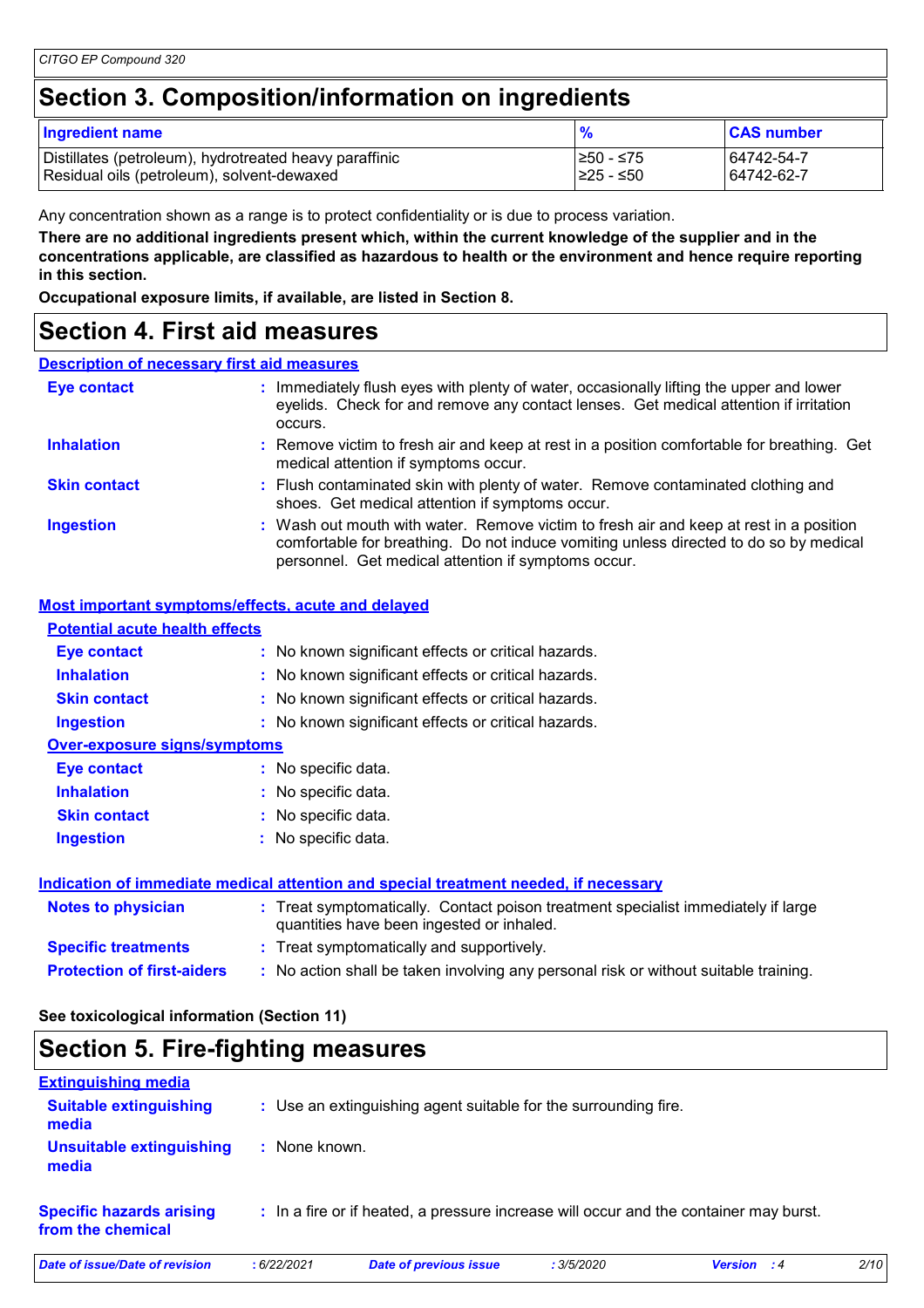# **Section 5. Fire-fighting measures**

| <b>Hazardous thermal</b><br>decomposition products       | Decomposition products may include the following materials:<br>carbon dioxide<br>carbon monoxide                                                                                                    |
|----------------------------------------------------------|-----------------------------------------------------------------------------------------------------------------------------------------------------------------------------------------------------|
| <b>Special protective actions</b><br>for fire-fighters   | : Promptly isolate the scene by removing all persons from the vicinity of the incident if<br>there is a fire. No action shall be taken involving any personal risk or without suitable<br>training. |
| <b>Special protective</b><br>equipment for fire-fighters | : Fire-fighters should wear appropriate protective equipment and self-contained breathing<br>apparatus (SCBA) with a full face-piece operated in positive pressure mode.                            |

# **Section 6. Accidental release measures**

|                                                              | <b>Personal precautions, protective equipment and emergency procedures</b>                                                                                                                                                                                                                                                                                                                                                                                                                                                                                                               |
|--------------------------------------------------------------|------------------------------------------------------------------------------------------------------------------------------------------------------------------------------------------------------------------------------------------------------------------------------------------------------------------------------------------------------------------------------------------------------------------------------------------------------------------------------------------------------------------------------------------------------------------------------------------|
| For non-emergency<br>personnel                               | : No action shall be taken involving any personal risk or without suitable training.<br>Evacuate surrounding areas. Keep unnecessary and unprotected personnel from<br>entering. Do not touch or walk through spilled material. Put on appropriate personal<br>protective equipment.                                                                                                                                                                                                                                                                                                     |
| For emergency responders                                     | If specialized clothing is required to deal with the spillage, take note of any information in<br>÷.<br>Section 8 on suitable and unsuitable materials. See also the information in "For non-<br>emergency personnel".                                                                                                                                                                                                                                                                                                                                                                   |
| <b>Environmental precautions</b>                             | : Avoid dispersal of spilled material and runoff and contact with soil, waterways, drains<br>and sewers. Inform the relevant authorities if the product has caused environmental<br>pollution (sewers, waterways, soil or air).                                                                                                                                                                                                                                                                                                                                                          |
| <b>Methods and materials for containment and cleaning up</b> |                                                                                                                                                                                                                                                                                                                                                                                                                                                                                                                                                                                          |
| <b>Small spill</b>                                           | : Stop leak if without risk. Move containers from spill area. Dilute with water and mop up<br>if water-soluble. Alternatively, or if water-insoluble, absorb with an inert dry material and<br>place in an appropriate waste disposal container. Dispose of via a licensed waste<br>disposal contractor.                                                                                                                                                                                                                                                                                 |
| <b>Large spill</b>                                           | Stop leak if without risk. Move containers from spill area. Prevent entry into sewers,<br>water courses, basements or confined areas. Wash spillages into an effluent treatment<br>plant or proceed as follows. Contain and collect spillage with non-combustible,<br>absorbent material e.g. sand, earth, vermiculite or diatomaceous earth and place in<br>container for disposal according to local regulations (see Section 13). Dispose of via a<br>licensed waste disposal contractor. Note: see Section 1 for emergency contact<br>information and Section 13 for waste disposal. |

# **Section 7. Handling and storage**

| <b>Precautions for safe handling</b>                                             |                                                                                                                                                                                                                                                                                                                                                                                                                                                                                                                                                                                                                                                                                                                                                                 |
|----------------------------------------------------------------------------------|-----------------------------------------------------------------------------------------------------------------------------------------------------------------------------------------------------------------------------------------------------------------------------------------------------------------------------------------------------------------------------------------------------------------------------------------------------------------------------------------------------------------------------------------------------------------------------------------------------------------------------------------------------------------------------------------------------------------------------------------------------------------|
| <b>Protective measures</b>                                                       | : Put on appropriate personal protective equipment (see Section 8).                                                                                                                                                                                                                                                                                                                                                                                                                                                                                                                                                                                                                                                                                             |
| <b>Advice on general</b><br>occupational hygiene                                 | : Eating, drinking and smoking should be prohibited in areas where this material is<br>handled, stored and processed. Workers should wash hands and face before eating,<br>drinking and smoking. Remove contaminated clothing and protective equipment before<br>entering eating areas. See also Section 8 for additional information on hygiene<br>measures.                                                                                                                                                                                                                                                                                                                                                                                                   |
| <b>Conditions for safe storage,</b><br>including any<br><b>incompatibilities</b> | : Store in accordance with local regulations. Store in original container protected from<br>direct sunlight in a dry, cool and well-ventilated area, away from incompatible materials<br>(see Section 10) and food and drink. Keep container tightly closed and sealed until<br>ready for use. Containers that have been opened must be carefully resealed and kept<br>upright to prevent leakage. Do not store in unlabeled containers. Use appropriate<br>containment to avoid environmental contamination. See Section 10 for incompatible<br>materials before handling or use.<br>Bulk Storage Conditions: Maintain all storage tanks in accordance with applicable<br>regulations. Use necessary controls to monitor tank inventories. Inspect all storage |
|                                                                                  | tanks on a periodic basis. Test tanks and associated piping for tightness. Maintain the<br>automatic leak detection devices to assure proper working condition.                                                                                                                                                                                                                                                                                                                                                                                                                                                                                                                                                                                                 |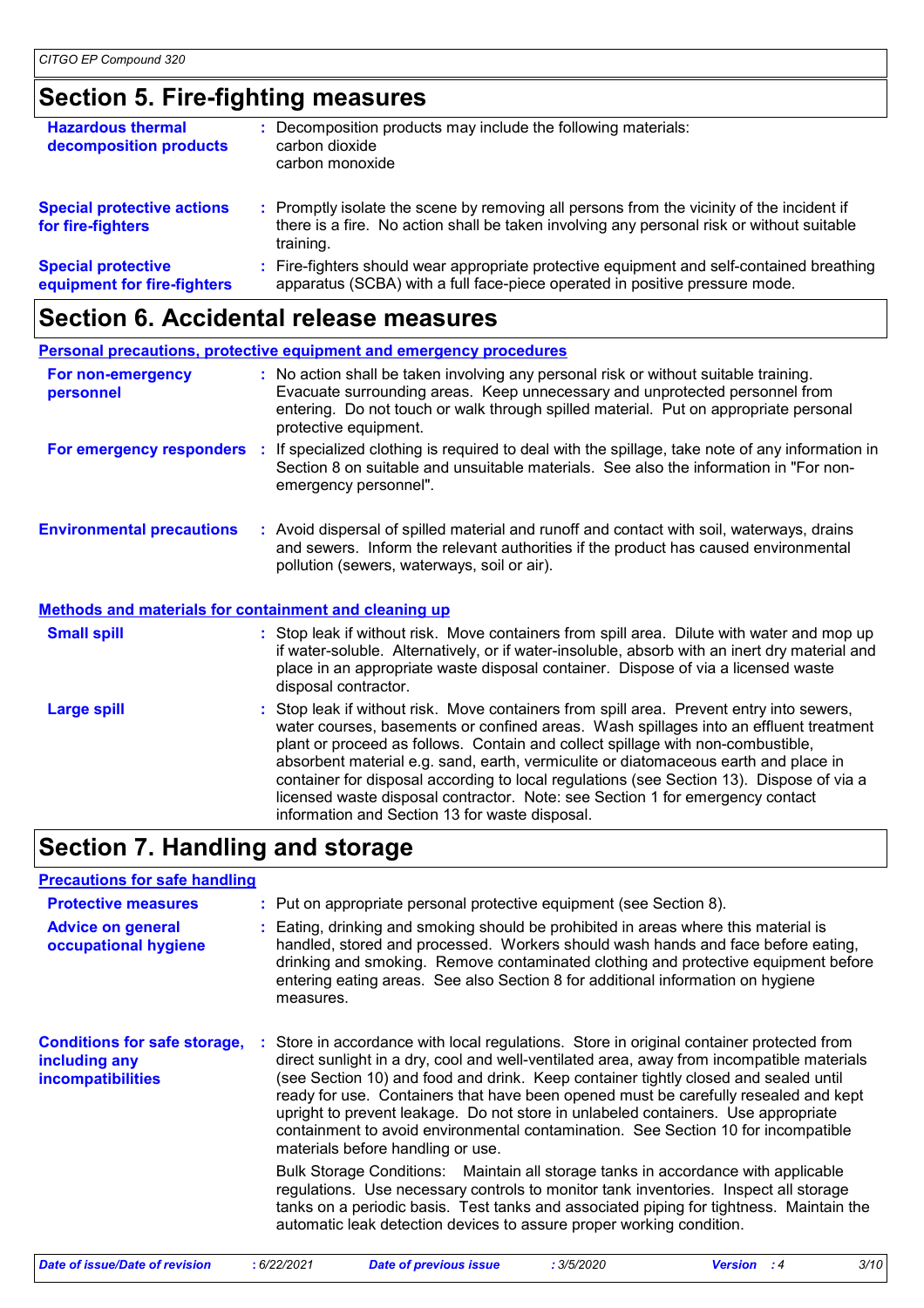# **Section 8. Exposure controls/personal protection**

#### **Control parameters**

#### **Occupational exposure limits**

| <b>Ingredient name</b>                                                                               |  |                                                                                                                                                                                                                                                                                                                                                                                                                                                                                                                                                     | <b>Exposure limits</b>                                                                                                                                                                                                                                                                                                                                                                                                                                                                                                                                                                                                                                  |  |
|------------------------------------------------------------------------------------------------------|--|-----------------------------------------------------------------------------------------------------------------------------------------------------------------------------------------------------------------------------------------------------------------------------------------------------------------------------------------------------------------------------------------------------------------------------------------------------------------------------------------------------------------------------------------------------|---------------------------------------------------------------------------------------------------------------------------------------------------------------------------------------------------------------------------------------------------------------------------------------------------------------------------------------------------------------------------------------------------------------------------------------------------------------------------------------------------------------------------------------------------------------------------------------------------------------------------------------------------------|--|
| Distillates (petroleum), hydrotreated heavy paraffinic<br>Residual oils (petroleum), solvent-dewaxed |  |                                                                                                                                                                                                                                                                                                                                                                                                                                                                                                                                                     | ACGIH TLV (United States, 3/2019).<br>TWA: 5 mg/m <sup>3</sup> 8 hours. Form: Inhalable<br>fraction<br>OSHA PEL (United States, 5/2018).<br>TWA: 5 mg/m <sup>3</sup> 8 hours.<br>NIOSH REL (United States, 10/2016).<br>TWA: 5 mg/m <sup>3</sup> 10 hours. Form: Mist<br>STEL: 10 mg/m <sup>3</sup> 15 minutes. Form: Mist<br>ACGIH TLV (United States, 6/2013).<br>TWA: 5 mg/m <sup>3</sup> 8 hours. Form: Inhalable<br>fraction<br>NIOSH REL (United States, 4/2013).<br>TWA: 5 mg/m <sup>3</sup> 10 hours. Form: Mist<br>STEL: 10 mg/m <sup>3</sup> 15 minutes. Form: Mist<br>OSHA PEL (United States, 2/2013).<br>TWA: 5 mg/m <sup>3</sup> 8 hours. |  |
| <b>Appropriate engineering</b><br><b>controls</b>                                                    |  | contaminants.                                                                                                                                                                                                                                                                                                                                                                                                                                                                                                                                       | : Good general ventilation should be sufficient to control worker exposure to airborne                                                                                                                                                                                                                                                                                                                                                                                                                                                                                                                                                                  |  |
| <b>Environmental exposure</b><br><b>controls</b>                                                     |  | : Emissions from ventilation or work process equipment should be checked to ensure<br>they comply with the requirements of environmental protection legislation. In some<br>cases, vapor controls, filters or engineering modifications to the process equipment will<br>be necessary to reduce emissions to acceptable levels.                                                                                                                                                                                                                     |                                                                                                                                                                                                                                                                                                                                                                                                                                                                                                                                                                                                                                                         |  |
| <b>Individual protection measures</b>                                                                |  |                                                                                                                                                                                                                                                                                                                                                                                                                                                                                                                                                     |                                                                                                                                                                                                                                                                                                                                                                                                                                                                                                                                                                                                                                                         |  |
| <b>Hygiene measures</b>                                                                              |  | : Wash hands, forearms and face thoroughly after handling chemical products, before<br>eating, smoking and using the lavatory and at the end of the working period.<br>Appropriate techniques should be used to remove potentially contaminated clothing.<br>Wash contaminated clothing before reusing. Ensure that eyewash stations and safety<br>showers are close to the workstation location.                                                                                                                                                   |                                                                                                                                                                                                                                                                                                                                                                                                                                                                                                                                                                                                                                                         |  |
| <b>Eye/face protection</b>                                                                           |  | : Safety glasses equipped with side shields are recommended as minimum protection in<br>industrial settings. If contact is possible, the following protection should be worn, unless<br>the assessment indicates a higher degree of protection: chemical splash goggles.<br>Safety eyewear complying with an approved standard should be used when a risk<br>assessment indicates this is necessary to avoid exposure to liquid splashes, mists,<br>gases or dusts. If inhalation hazards exist, a full-face respirator may be required<br>instead. |                                                                                                                                                                                                                                                                                                                                                                                                                                                                                                                                                                                                                                                         |  |
| <b>Skin protection</b>                                                                               |  |                                                                                                                                                                                                                                                                                                                                                                                                                                                                                                                                                     |                                                                                                                                                                                                                                                                                                                                                                                                                                                                                                                                                                                                                                                         |  |
| <b>Hand protection</b>                                                                               |  | : Chemical-resistant gloves complying with an approved standard should be worn at all<br>times when handling chemical products if a risk assessment indicates this is necessary.                                                                                                                                                                                                                                                                                                                                                                    |                                                                                                                                                                                                                                                                                                                                                                                                                                                                                                                                                                                                                                                         |  |
| <b>Body protection</b>                                                                               |  | : Personal protective equipment for the body should be selected based on the task being<br>performed and the risks involved and should be approved by a specialist before<br>handling this product.                                                                                                                                                                                                                                                                                                                                                 |                                                                                                                                                                                                                                                                                                                                                                                                                                                                                                                                                                                                                                                         |  |
| <b>Other skin protection</b>                                                                         |  | : Avoid skin contact with liquid. Appropriate footwear and any additional skin protection<br>measures should be selected based on the task being performed and the risks involved<br>and should be approved by a specialist before handling this product. Leather boots are<br>not protective for liquid contact.                                                                                                                                                                                                                                   |                                                                                                                                                                                                                                                                                                                                                                                                                                                                                                                                                                                                                                                         |  |
| <b>Respiratory protection</b>                                                                        |  | : Avoid inhalation of gases, vapors, mists or dusts. Use a properly fitted, air-purifying or<br>supplied-air respirator complying with an approved standard if a risk assessment<br>indicates this is necessary. Respirator selection must be based on known or anticipated<br>exposure levels, the hazards of the product and the safe working limits of the selected<br>respirator.                                                                                                                                                               |                                                                                                                                                                                                                                                                                                                                                                                                                                                                                                                                                                                                                                                         |  |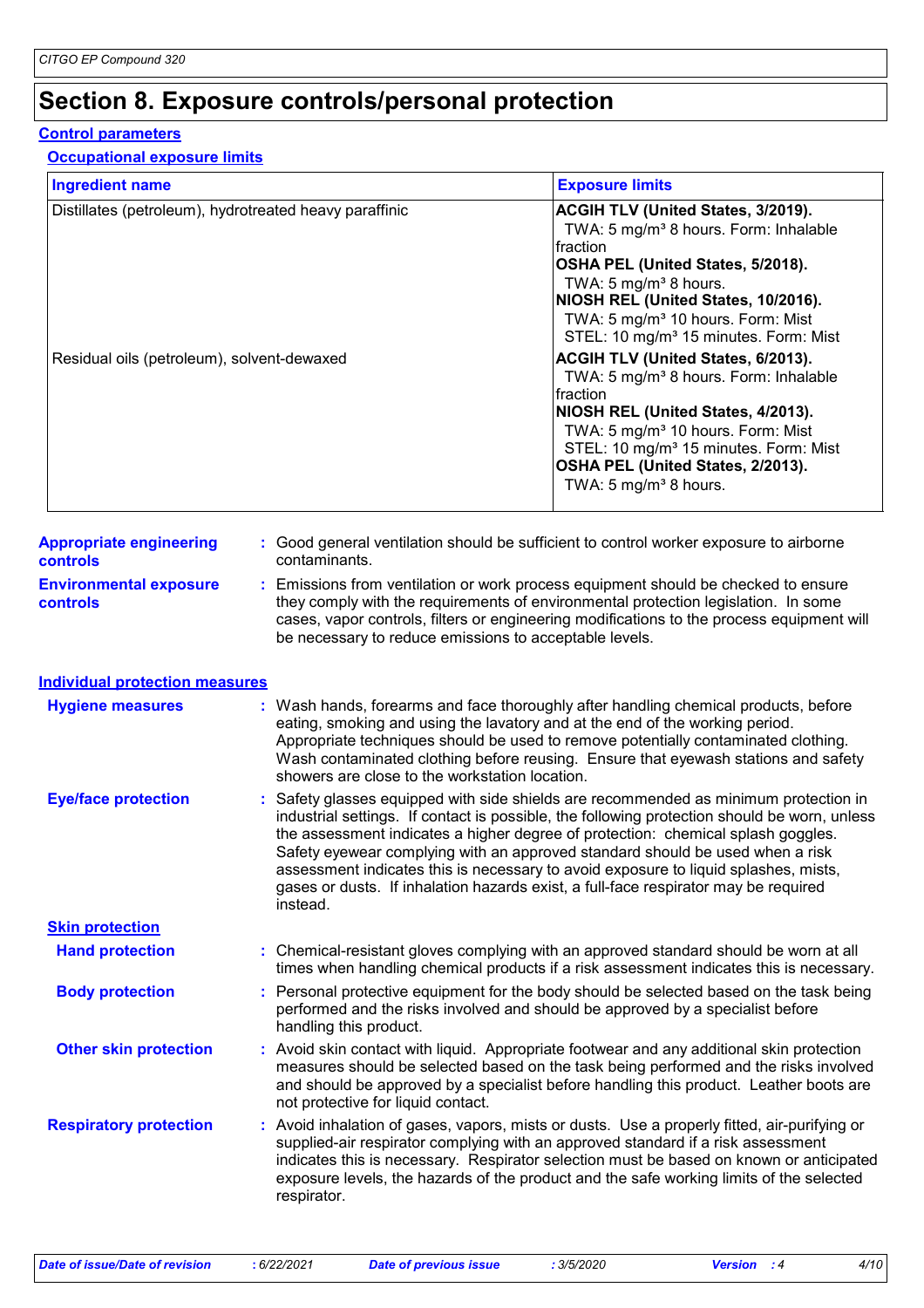# **Section 9. Physical and chemical properties**

| <b>Appearance</b>                               |                                                                                       |
|-------------------------------------------------|---------------------------------------------------------------------------------------|
| <b>Physical state</b>                           | $:$ Liquid.                                                                           |
| <b>Color</b>                                    | $:$ Amber to dark amber                                                               |
| Odor                                            | : Mild petroleum odor                                                                 |
| pH                                              | : Not available.                                                                      |
| <b>Boiling point</b>                            | : Not available.                                                                      |
| <b>Flash point</b>                              | : Closed cup: 205°C (401°F) [Pensky-Martens.]<br>Open cup: 260°C (500°F) [Cleveland.] |
| Lower and upper explosive<br>(flammable) limits | : Not available.                                                                      |
| <b>Vapor pressure</b>                           | $:$ <0.0013 kPa (<0.01 mm Hg) [room temperature]                                      |
| <b>Vapor density</b>                            | : $>1$ [Air = 1]                                                                      |
| <b>Relative density</b>                         | : 0.89                                                                                |
| <b>Density Ibs/gal</b>                          | : Estimated 7.42 lbs/gal                                                              |
| Density gm/cm <sup>3</sup>                      | : Not available.                                                                      |
| <b>Gravity, <sup>o</sup>API</b>                 | $:$ Estimated 27 $@$ 60 F                                                             |
| <b>Solubility</b>                               | : Insoluble in the following materials: cold water.                                   |
| Flow time (ISO 2431)                            | : Not available.                                                                      |
| <b>Viscosity</b>                                | : Kinematic (40°C (104°F)): 3.2 cm <sup>2</sup> /s (320 cSt)                          |
| <b>Viscosity SUS</b>                            | : Estimated 1482 SUS @104 F                                                           |
| Coofian 40 Ctability and reactivity             |                                                                                       |

### **Section 10. Stability and reactivity**

| <b>Reactivity</b>                                   | : Not expected to be Explosive, Self-Reactive, Self-Heating, or an Organic Peroxide<br>under US GHS Definition(s). |
|-----------------------------------------------------|--------------------------------------------------------------------------------------------------------------------|
| <b>Chemical stability</b>                           | : The product is stable.                                                                                           |
| <b>Possibility of hazardous</b><br><b>reactions</b> | : Under normal conditions of storage and use, hazardous reactions will not occur.                                  |
| <b>Conditions to avoid</b>                          | : No specific data.                                                                                                |
| <b>Incompatible materials</b>                       | : No specific data.                                                                                                |
| <b>Hazardous decomposition</b><br>products          | : Under normal conditions of storage and use, hazardous decomposition products should<br>not be produced.          |

# **Section 11. Toxicological information**

#### **Acute toxicity Information on toxicological effects**

| <b>Product/ingredient name</b>                            | <b>Result</b>                                                                                                                                                                                                                                                                                                                                                                                                                                                                                                                                                                                                                          | <b>Species</b> | <b>Dose</b> | <b>Exposure</b> |
|-----------------------------------------------------------|----------------------------------------------------------------------------------------------------------------------------------------------------------------------------------------------------------------------------------------------------------------------------------------------------------------------------------------------------------------------------------------------------------------------------------------------------------------------------------------------------------------------------------------------------------------------------------------------------------------------------------------|----------------|-------------|-----------------|
| Distillates (petroleum),<br>hydrotreated heavy paraffinic | LD50 Dermal                                                                                                                                                                                                                                                                                                                                                                                                                                                                                                                                                                                                                            | Rat            | >5000 mg/kg |                 |
|                                                           | LD50 Oral                                                                                                                                                                                                                                                                                                                                                                                                                                                                                                                                                                                                                              | Rat            | >5000 mg/kg |                 |
| <b>Conclusion/Summary</b>                                 | : Distillates (petroleum), hydrotreated heavy paraffinic: Mineral oil mists derived from<br>highly refined oils are reported to have low acute and sub-acute toxicities in animals.<br>Effects from single and short-term repeated exposures to high concentrations of mineral<br>oil mists well above applicable workplace exposure levels include lung inflammatory<br>reaction, lipoid granuloma formation and lipoid pneumonia. In acute and sub-acute<br>studies involving exposures to lower concentrations of mineral oil mists at or near<br>current work place exposure levels produced no significant toxicological effects. |                |             |                 |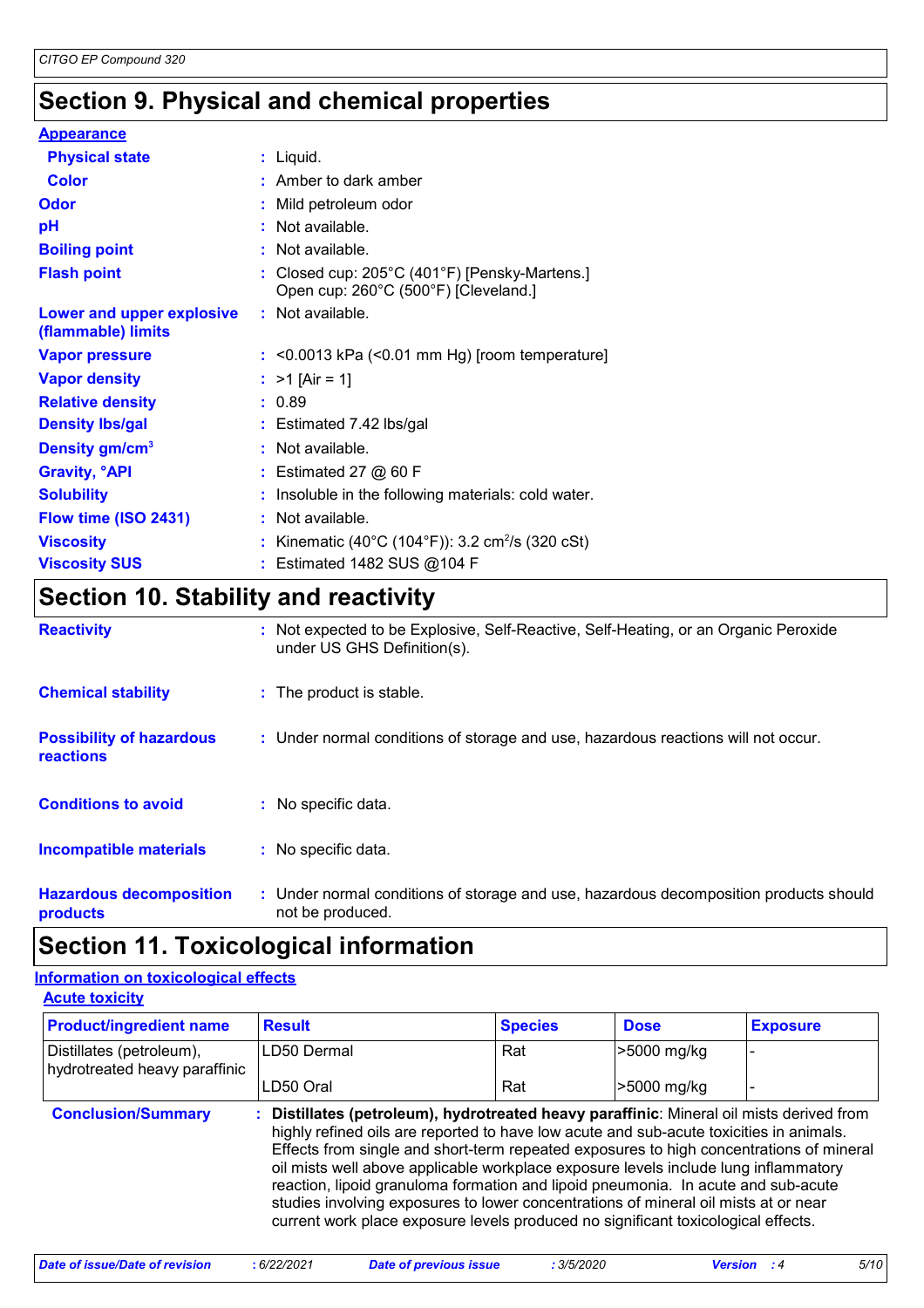# **Section 11. Toxicological information**

#### **Irritation/Corrosion**

#### Not available.

| <b>Skin</b><br><b>Eyes</b><br><b>Respiratory</b><br><b>Sensitization</b><br>Not available. | : No additional information.<br>: No additional information.<br>: No additional information. |
|--------------------------------------------------------------------------------------------|----------------------------------------------------------------------------------------------|
| <b>Skin</b><br><b>Respiratory</b><br><b>Mutagenicity</b><br>Not available.                 | : No additional information.<br>: No additional information.                                 |
| <b>Conclusion/Summary</b>                                                                  | : No additional information.                                                                 |
| <b>Carcinogenicity</b><br>Not available.                                                   |                                                                                              |
| <b>Conclusion/Summary</b><br><b>Reproductive toxicity</b><br>Not available.                | $\therefore$ No additional information.                                                      |
| <b>Conclusion/Summary</b><br><b>Teratogenicity</b><br>Not available.                       | : No additional information.                                                                 |
| <b>Conclusion/Summary</b>                                                                  | : No additional information.                                                                 |
| <b>Specific target organ toxicity (single exposure)</b><br>Not available.                  |                                                                                              |
| <b>Specific target organ toxicity (repeated exposure)</b>                                  |                                                                                              |
| Not available.                                                                             |                                                                                              |
| <b>Aspiration hazard</b><br>Not available.                                                 |                                                                                              |
| Information on the likely : Not available.<br>routes of exposure                           |                                                                                              |
| <b>Potential acute health effects</b>                                                      |                                                                                              |
| <b>Eye contact</b>                                                                         | No known significant effects or critical hazards.                                            |
| <b>Inhalation</b>                                                                          | No known significant effects or critical hazards.                                            |
| <b>Skin contact</b>                                                                        | No known significant effects or critical hazards.                                            |
| <b>Ingestion</b>                                                                           | : No known significant effects or critical hazards.                                          |
|                                                                                            | <b>Symptoms related to the physical, chemical and toxicological characteristics</b>          |
| <b>Eye contact</b>                                                                         | : No specific data.                                                                          |
| <b>Inhalation</b>                                                                          | No specific data.                                                                            |
| <b>Skin contact</b>                                                                        | No specific data.                                                                            |

#### **Delayed and immediate effects and also chronic effects from short and long term exposure Short term exposure**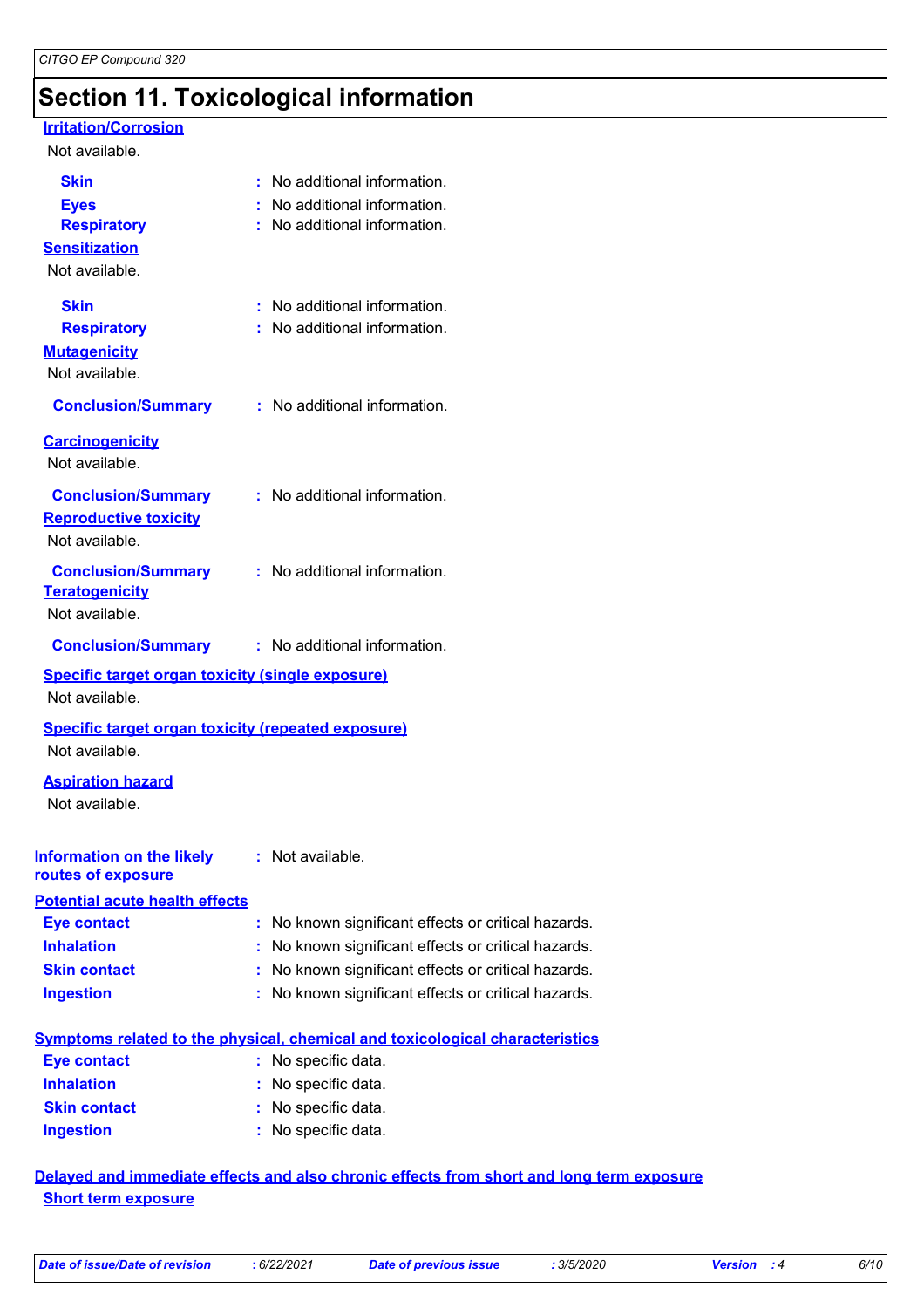# **Section 11. Toxicological information**

| <b>Potential immediate</b><br>effects             | : Not available.                                    |
|---------------------------------------------------|-----------------------------------------------------|
| <b>Potential delayed effects</b>                  | $:$ Not available.                                  |
| Long term exposure                                |                                                     |
| <b>Potential immediate</b><br>effects             | : Not available.                                    |
| <b>Potential delayed effects : Not available.</b> |                                                     |
| <b>Potential chronic health effects</b>           |                                                     |
| Not available.                                    |                                                     |
| <b>General</b>                                    | : No known significant effects or critical hazards. |
| <b>Carcinogenicity</b>                            | : No known significant effects or critical hazards. |
| <b>Mutagenicity</b>                               | : No known significant effects or critical hazards. |
| <b>Teratogenicity</b>                             | : No known significant effects or critical hazards. |
| <b>Developmental effects</b>                      | No known significant effects or critical hazards.   |
| <b>Fertility effects</b>                          | No known significant effects or critical hazards.   |
|                                                   |                                                     |

# **Section 12. Ecological information**

| <b>Toxicity</b><br>Not available.                                                  |                  |
|------------------------------------------------------------------------------------|------------------|
| <b>Conclusion/Summary</b>                                                          | : Not available. |
| <b>Persistence and degradability</b><br><b>Conclusion/Summary</b>                  | : Not available. |
| <b>Bioaccumulative potential</b><br>Not available.                                 |                  |
| <b>Mobility in soil</b><br><b>Soil/water partition</b><br><b>coefficient (Koc)</b> | Not available.   |

**Other adverse effects** : No known significant effects or critical hazards.

# **Section 13. Disposal considerations**

| <b>Disposal methods</b> | : The generation of waste should be avoided or minimized wherever possible. Disposal<br>of this product, solutions and any by-products should at all times comply with the<br>requirements of environmental protection and waste disposal legislation and any<br>regional local authority requirements. Dispose of surplus and non-recyclable products<br>via a licensed waste disposal contractor. Waste should not be disposed of untreated to<br>the sewer unless fully compliant with the requirements of all authorities with jurisdiction.<br>Waste packaging should be recycled. Incineration or landfill should only be considered<br>when recycling is not feasible. This material and its container must be disposed of in a<br>safe way. Empty containers or liners may retain some product residues. Avoid<br>dispersal of spilled material and runoff and contact with soil, waterways, drains and |
|-------------------------|-----------------------------------------------------------------------------------------------------------------------------------------------------------------------------------------------------------------------------------------------------------------------------------------------------------------------------------------------------------------------------------------------------------------------------------------------------------------------------------------------------------------------------------------------------------------------------------------------------------------------------------------------------------------------------------------------------------------------------------------------------------------------------------------------------------------------------------------------------------------------------------------------------------------|
|                         | sewers.                                                                                                                                                                                                                                                                                                                                                                                                                                                                                                                                                                                                                                                                                                                                                                                                                                                                                                         |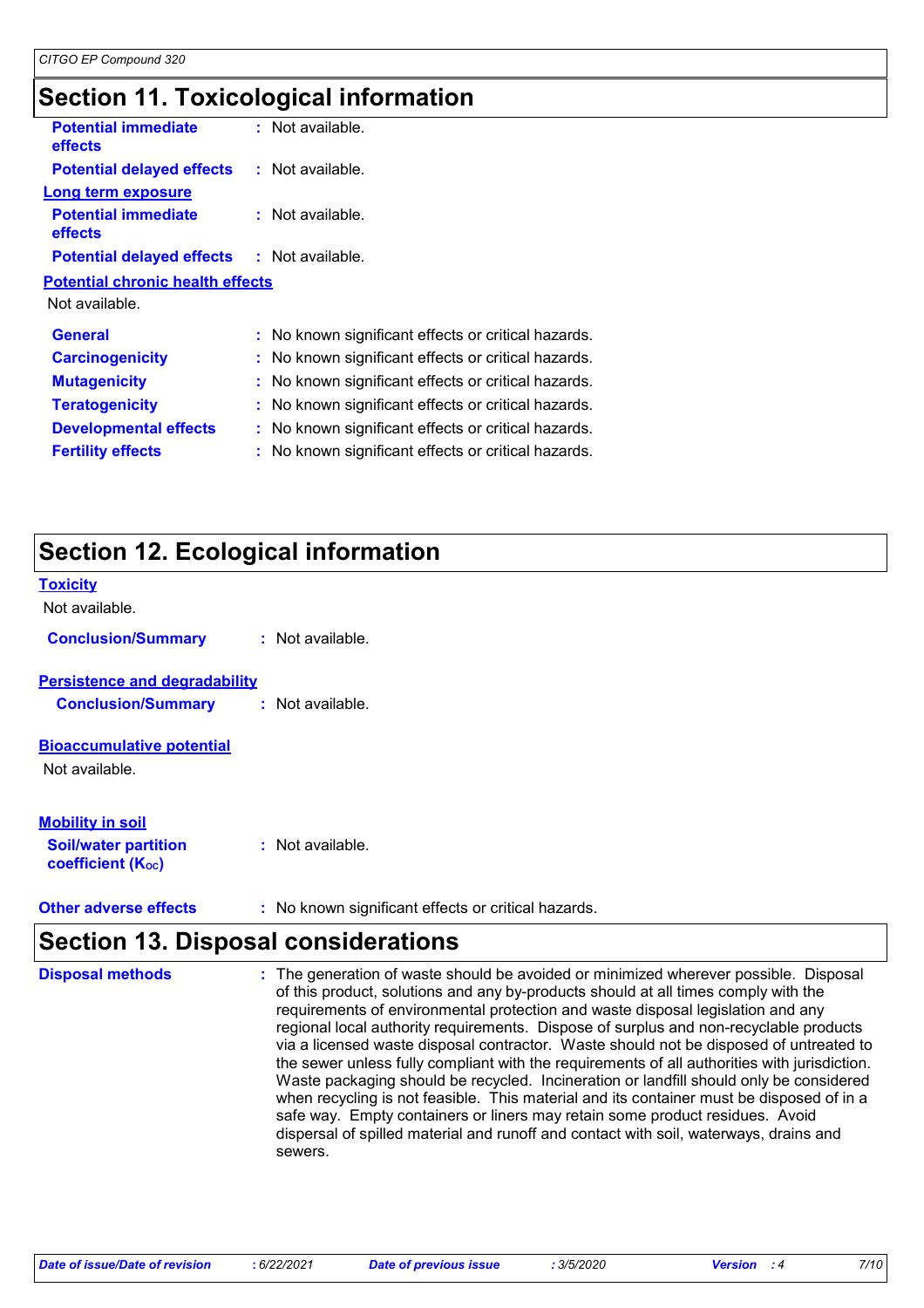# **Section 14. Transport information**

|                                      | <b>DOT Classification</b> | <b>IMDG</b>              | <b>IATA</b>     |
|--------------------------------------|---------------------------|--------------------------|-----------------|
| <b>UN number</b>                     | Not regulated.            | Not regulated.           | Not regulated.  |
| <b>UN proper</b><br>shipping name    |                           |                          |                 |
| <b>Transport</b><br>hazard class(es) |                           |                          | $\qquad \qquad$ |
| <b>Packing group</b>                 | $\blacksquare$            | $\overline{\phantom{0}}$ | $\qquad \qquad$ |
| <b>Environmental</b><br>hazards      | No.                       | No.                      | No.             |

**Oil:** The product(s) represented by this SDS is (are) regulated as "oil" under 49 CFR Part 130. Shipments by rail or highway in packaging having a capacity of 3500 gallons or more or in a quantity greater 42,000 gallons are subject to these requirements. In addition, mixtures containing 10% or more of this product may be subject to these requirements.

**Special precautions for user** : Transport within user's premises: always transport in closed containers that are upright and secure. Ensure that persons transporting the product know what to do in the event of an accident or spillage.

```
Transport in bulk according 
: Not available.
to Annex II of MARPOL and 
the IBC Code
```
# **Section 15. Regulatory information**

**U.S. Federal regulations : United States inventory (TSCA 8b)**: All components are listed or exempted. This material is classified as an oil under Section 311 of the Clean Water Act (CWA) and the Oil Pollution Act of 1990 (OPA). Discharges or spills which produce a visible sheen on waters of the United States, their adjoining shorelines, or into conduits leading to surface waters must be reported to the EPA's National Response Center at (800) 424-8802.

**SARA 302/304**

| <b>Composition/information on ingredients</b> |                 |
|-----------------------------------------------|-----------------|
| <b>SARA 304 RQ</b>                            | Not applicable. |
| <b>SARA 311/312</b>                           |                 |
| <b>Classification</b>                         | Not applicable. |
| <b>Composition/information on ingredients</b> |                 |
| No products were found.                       |                 |
|                                               |                 |
| tate requisions:                              |                 |

| olal <del>c</del> Tegulalions |                                                                 |
|-------------------------------|-----------------------------------------------------------------|
| <b>Massachusetts</b>          | : None of the components are listed.                            |
| <b>New York</b>               | : None of the components are listed.                            |
| <b>New Jersey</b>             | : None of the components are listed.                            |
| <b>Pennsylvania</b>           | : None of the components are listed.                            |
|                               | <b>California Prop. 65 Clear and Reasonable Warnings (2018)</b> |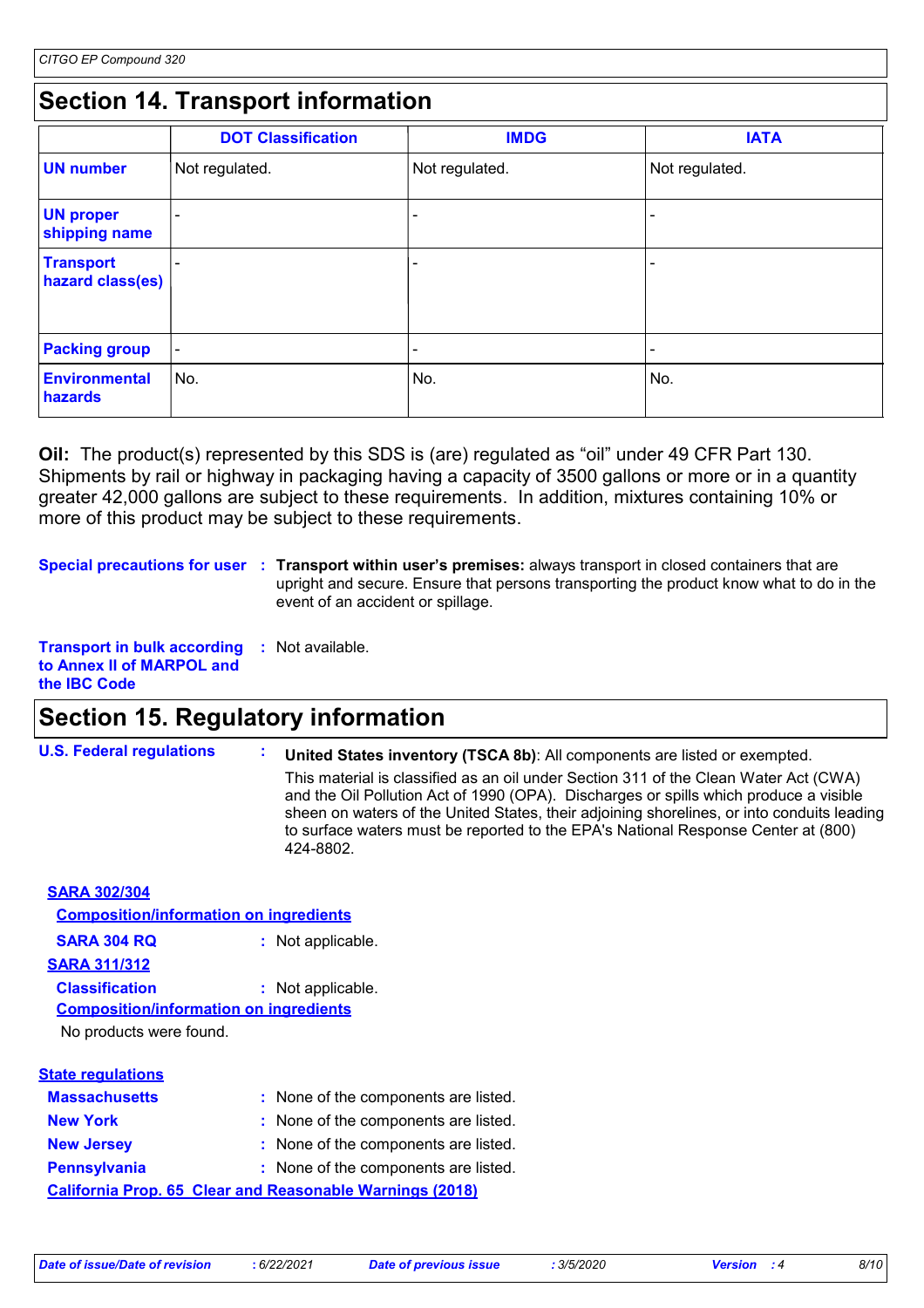# **Section 15. Regulatory information**

WARNING: This product can expose you to Ethyl acrylate, which is known to the State of California to cause cancer. For more information go to www.P65Warnings.ca.gov.

| <b>Ingredient name</b> | $\frac{9}{6}$ | <b>Cancer</b> | <b>Reproductive</b> | No significant risk<br>level | <b>Maximum</b><br>acceptable dosage<br>level |
|------------------------|---------------|---------------|---------------------|------------------------------|----------------------------------------------|
| ethyl acrylate         | < 0.001       | Yes.          | No.                 |                              |                                              |

#### **International regulations**

| <b>Inventory list</b>    |                                                                                      |
|--------------------------|--------------------------------------------------------------------------------------|
| <b>United States</b>     | : All components are listed or exempted.                                             |
| <b>Australia</b>         | : All components are listed or exempted.                                             |
| <b>Canada</b>            | : All components are listed or exempted.                                             |
| <b>China</b>             | : Not determined.                                                                    |
| <b>Europe</b>            | : All components are listed or exempted.                                             |
| <b>Japan</b>             | : Japan inventory (ENCS): Not determined.<br>Japan inventory (ISHL): Not determined. |
| <b>Malaysia</b>          | : Not determined.                                                                    |
| <b>New Zealand</b>       | : All components are listed or exempted.                                             |
| <b>Philippines</b>       | : All components are listed or exempted.                                             |
| <b>Republic of Korea</b> | : All components are listed or exempted.                                             |
| <b>Taiwan</b>            | Not determined.                                                                      |
| <b>Thailand</b>          | : Not determined.                                                                    |
| <b>Turkey</b>            | : Not determined.                                                                    |
| <b>Viet Nam</b>          | Not determined.                                                                      |
|                          |                                                                                      |

### **Section 16. Other information**

**National Fire Protection Association (U.S.A.)**



**Reprinted with permission from NFPA 704-2001, Identification of the Hazards of Materials for Emergency Response Copyright ©1997, National Fire Protection Association, Quincy, MA 02269. This reprinted material is not the complete and official position of the National Fire Protection Association, on the referenced subject which is represented only by the standard in its entirety.**

**Copyright ©2001, National Fire Protection Association, Quincy, MA 02269. This warning system is intended to be interpreted and applied only by properly trained individuals to identify fire, health and reactivity hazards of chemicals. The user is referred to certain limited number of chemicals with recommended classifications in NFPA 49 and NFPA 325, which would be used as a guideline only. Whether the chemicals are classified by NFPA or not, anyone using the 704 systems to classify chemicals does so at their own risk.**

#### **Procedure used to derive the classification**

| <b>Classification</b> | <b>Justification</b> |
|-----------------------|----------------------|
|                       |                      |
|                       |                      |
| : 6/22/2021           |                      |
| : 6/22/2021           |                      |
| : 3/5/2020            |                      |
| $\div$ 4              |                      |
|                       |                      |
|                       |                      |